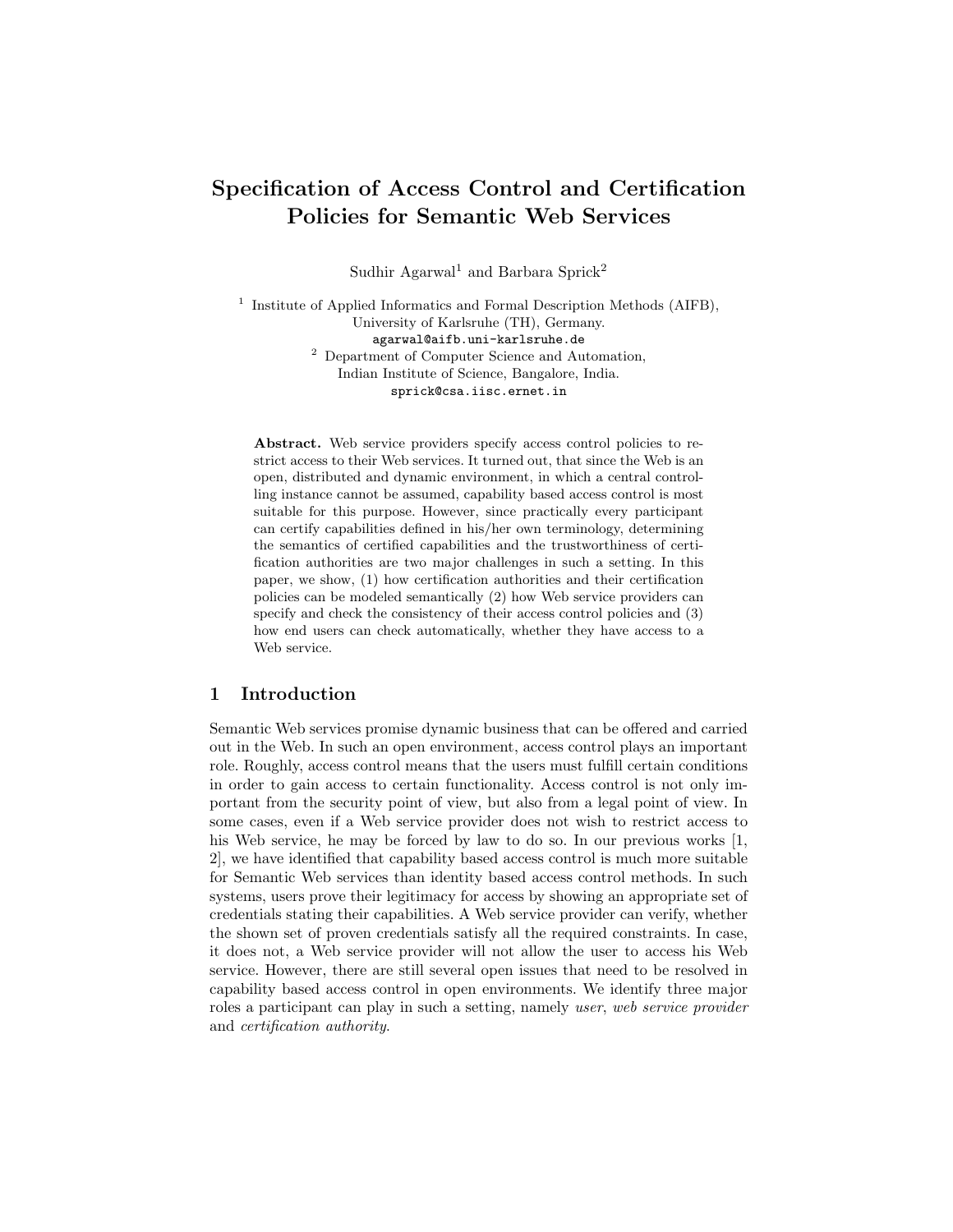Users Users want to access Web services. In case of restricted access they must prove their eligibility, e.g. by showing appropriate certificates (in a capability based setting). In some cases a user wishes to automatically infer whether he/she can fulfil the conditions imposed by the access control policy of a Web service. In another scenario, a user may compose some Web services that may belong to different administrative domains. He then wishes to know the access control requirements of the composed system. To support such use cases, the access control policies as well as the credentials have to be specified formally.

Web Service Providers Web service providers want to restrict access to their services to only eligible users. For this, they specify and enforce access control policies. If these are specified in terms of capabilities that need to be proven by certificates, then the following questions need to be addressed:

- What is the meaning of the terminology used by CAs in their certificates?
- What is the certification policy of the CA that has issued the certificate?
- Which credentials of which certification authorities shall be trusted? On what grounds are the CAs authorized to certify the respective property?
- Are the credentials still valid or have they been revoked?
- Considering the certification policies of the CAs, is the specified ACP consistent with certain conditions and laws?
- Is the ACP satisfiable? That is, is it possible for any user at all to fulfill all the conditions and thus gain access to the Web service?

Certification Authorities certify users certain properties by issuing certificates. Each certification authority defines its own terminology that it uses in its certificates, for example, the names of certifiable properties and the relation between certifiable properties.

Currently, certification authorities specify their certification policies explicitly in documents that are readable only for humans (see e.g. [3] for an extensive list of certification authorities). These documents are meant to be read by the service providers before they define the access control policies for their Web services. In this paper we show how certification authorities can specify their certification policies in a machine readable form and how they can publish the policy as well as their certification context, e.g. which properties have been certified to them. This approach has several advantages: When specifying their access control policies, Web service providers can use these certification policies to automatically check, whether the specified ACP fulfills certain (legal as well as self imposed) requirements. When verifying the access eligibility of a particular user on the grounds of a presented set of credentials, the Web service provider can make use of the published certification context to check the validity of the presented credential chains. Though revocation of certificates has been addressed in several papers, it is still a controversial issue (e.g. in the context of delegation) and important real life applications such as tls or ssl simply ignore the possibility of revocation. Our approach can support the CAs in the implementation and enforcement of revocation of certificates.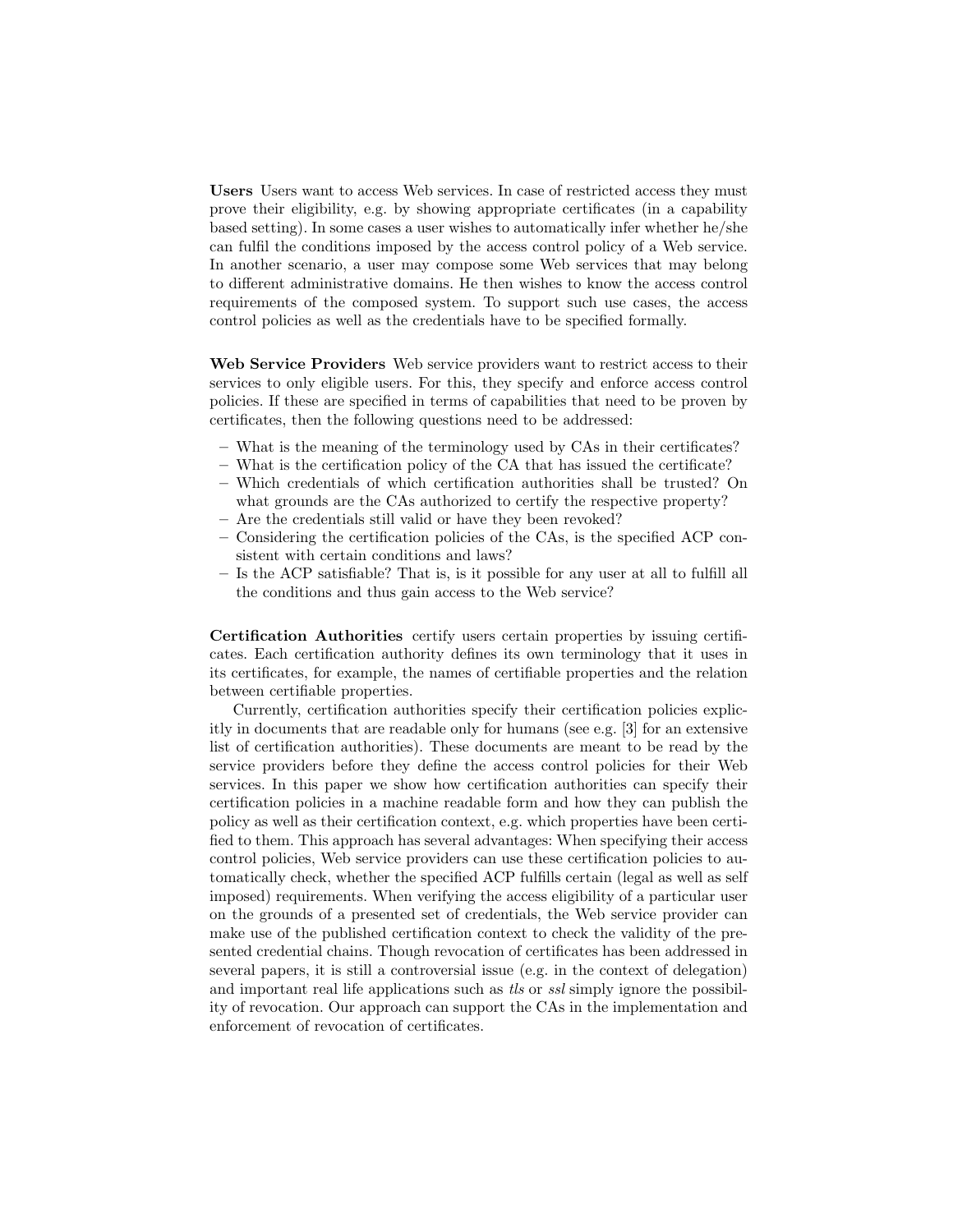We begin with a description of an example scenario that serves as a running example throughout the paper in section 2. In section 3, we introduce a simple and novel approach, how a certification authority can specify explicitly and with machine understandable semantics which terminology it uses in the certificates that it issues and which relationships exist among the certified properties. In section 4, we show how Web service providers can specify the access control policies of their Web services based on their knowledge about certification authorities. We conclude in section 7 after discussing some related work in section 6.

## 2 Scenario

We now describe an example scenario that will be used throughout the paper as a running example. We consider the following organizational entities: (1) Outdoor Shop  $(OutShop)$ , (2) Wildlife foundation (*WLF*), (3) Forest Department (*FD*), (4) Local Trekking Club  $(LTC)$ .

The Outdoor Shop *OutShop* acts as Web service that maintains a list of approved trekking guides. To register as a guide, a user must be above 25 years old, have good trekking experience as well as knowledge in first aid. OutShop trusts the Wildlife foundation WLF and the Forest Department FD as well as their delegates to certify guidance experience.

The Wildlife Foundation WLF issues certificates about guidance experience app<sub>-guide</sub>. In its certification policy it does not relate this properties to any other properties. Furthermore, it allows the local Trekking Club LTC to act on its behalf and issue guidance experience certificates.

The Forest Department FD, too, issues certificates about guidance experience. However, it issues such certificates only to people who are above 25 years old and have knowledge in first aid (certified e.g. by the Red Cross). This restriction is specified in FD's certification policy.

## 3 Specification of Certification Policies

In the Web practically every participant can act as Certification Authority (CA) autonomously and independent of other CAs. It is therefore unrealistic to assume that there is a global vocabulary of properties that every CA uses (in our example scenario for instance, the meaning of app guide certified by the Forest Department is different from the meaning of app guide certified by the Wildlife Foundation). Further, there may exist logical relationships among certification authorities (e.g. delegation) and among the properties they certify (e.g. inclusion/exclusion of other properties). For example the certification of the property app guide is delegated from  $WLF$  to the local trekking club  $LTC$ , and the certification of app guide by the Forest Department implies, that the grantee is above 25 years old and is experienced in first aid.

A signed set of properties that a certification authority certifies together with their relationships and dependencies with other properties (possibly certified by other CAs) is called a certification policy of the certification authority. A CA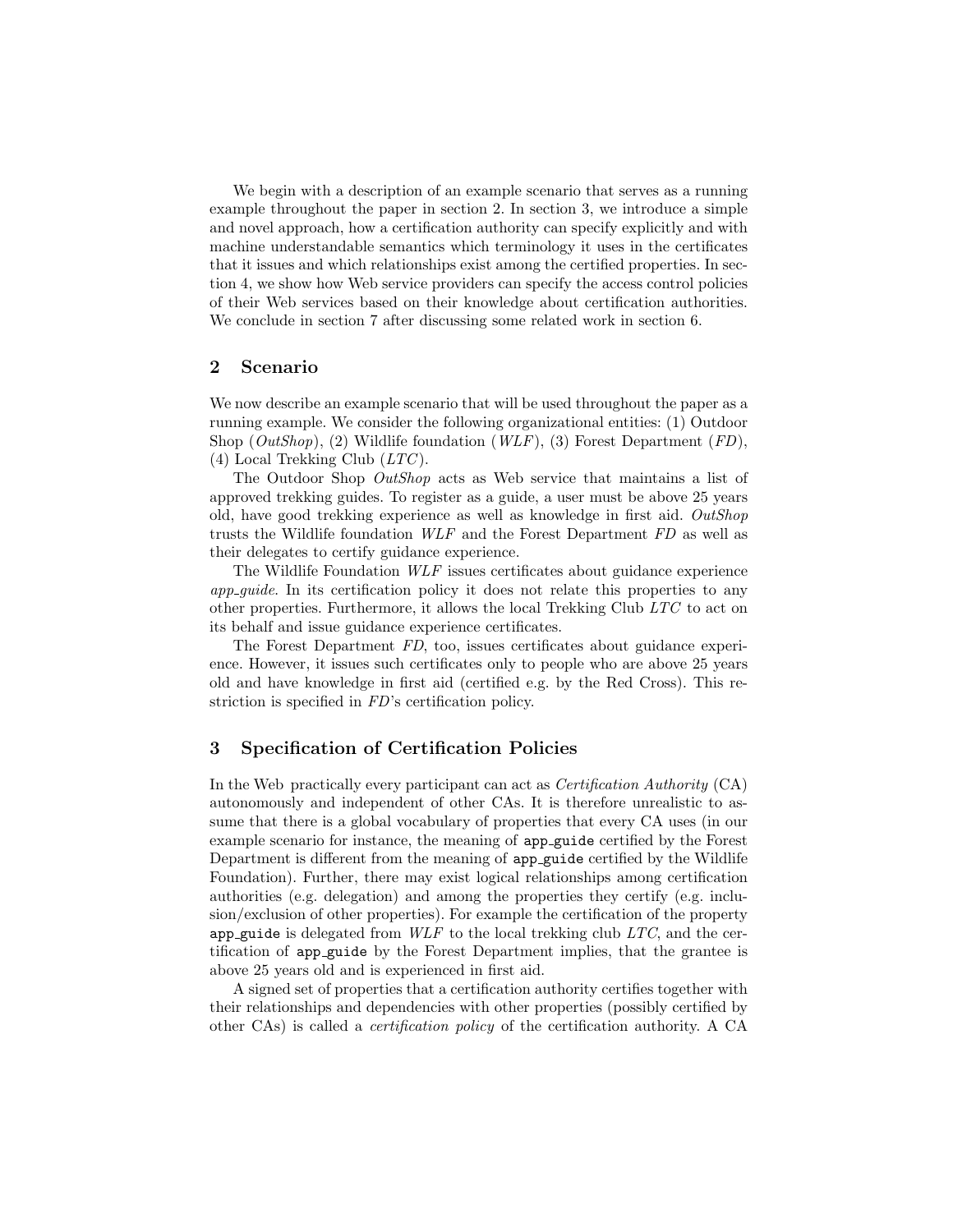can specify its certification policy and propagandize its trustworthiness in the semantic Web with machine understandable semantics. To do so, the CA specifies

- its certification context in terms of certified properties. This ground can help a Web service provider to decide about the trustworthiness of the certification authority.
- the terminology it uses in the certificates that it issues. These certificates are referenced by a Web service provider in the specification of an access control policy.
- relationships among the properties, that it certifies and any axioms about them.

A certification authority is associated with a set of properties that it possesses and a set of properties that it certifies. In our example, the certification authority LTC possesses the property that it is delegated to certifiy property app<sub>-guide</sub> to users. This property is certified by the WLF. In order to talk about such properties and certification authorities more formally, we model concepts Property  $\sqsubseteq \top$  and CA  $\sqsubseteq \top \sqcap \exists$ possesses.Property  $\sqcap \exists$ certifies.Property.

Delegation Logical relationships between various CAs and the properties they certify can be specified through axioms, in particular class hierarchies over relevant instances of Property. Note, that the concrete properties used in an axiom by a certification authority  $C$  do not necessarily need to be the properties that are certified by C. Subclass relationship between two classes of different certification authorities can be used for specifying delegation structures. Consider for example, certification authorities  $C_1$  and  $C_2$  that certify properties  $P_1$  and  $P_2$ , respectively. By defining the axiom  $P_1 \subseteq P_2$ , the certification authority  $C_2$ states, that anyone possessing the property  $P_1$  also possesses the property  $P_2$ . In other words, the certification authority  $C_2$  delegates the certification of the property  $P_2$  to the certification authority  $C_1$ .

Enforcement We propose to use two kinds of certificates for the enforcement of certification policies, namely delegation certificates and property certificates. Delegation certificates are meant for realizing the delegation. A delegation certificate is issued by a certification authority to another certification authority to allow the latter to issue certificates (delegation or property) about a property that is defined by the former. This certificate will be signed by the issuer and contain the public key of the recipient. A property certificate is a certificate that is issued by a certification authority to an agent certifying that this agent has a certain property. A property certificate is signed by the certification authority and contains the public key of the recipient.

#### 3.1 Certification Policy - Example

Recalling our running example, we consider the certification authorities, namely the WLF, FD, LTC, GOV and REDCROSS that we model as instances of the concept CA as CA(WLF), CA(LTC), CA(FD), CA(GOV), CA(REDCROSS).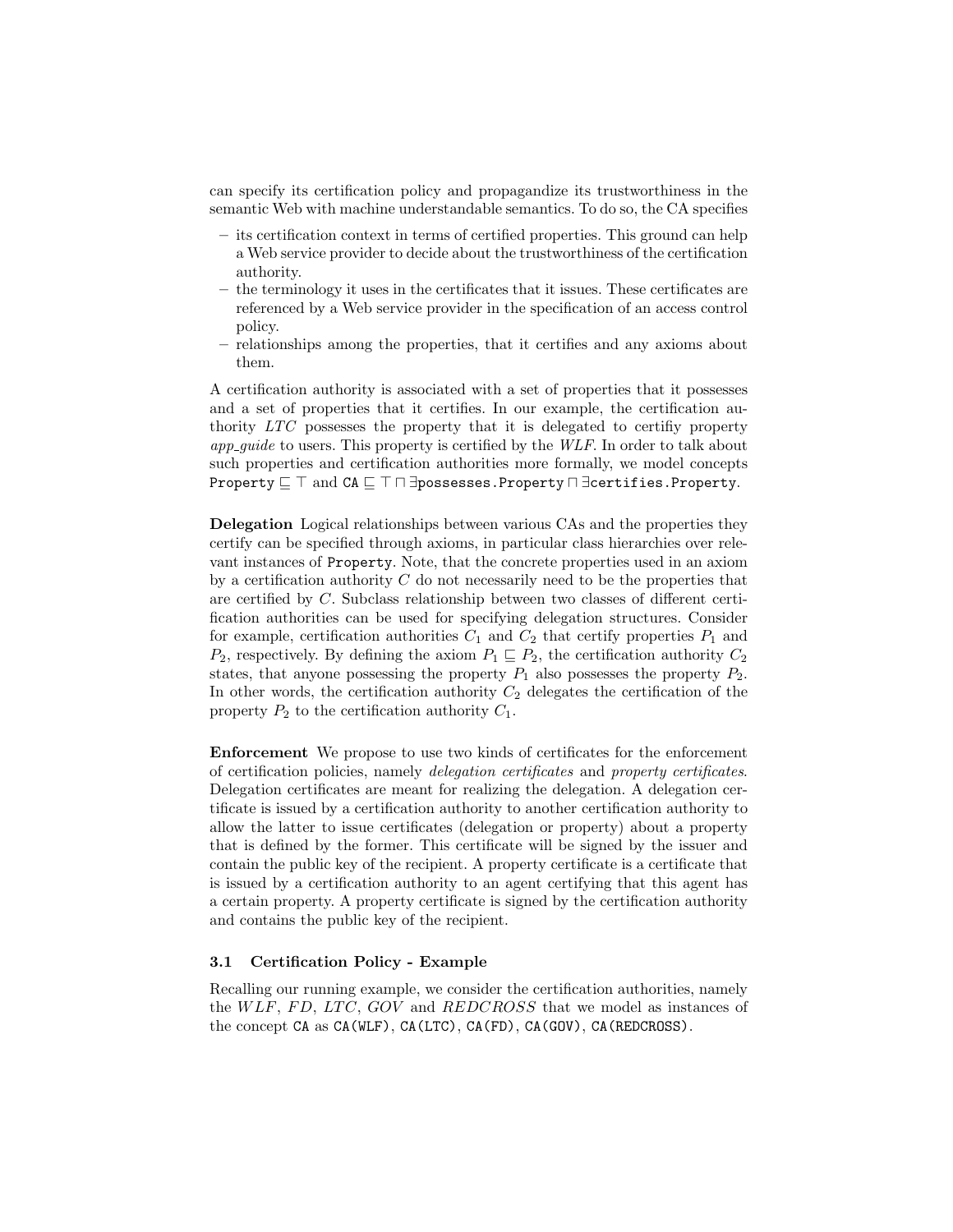WLF defines and certifies the property "appguide" to approved guides, which can be modeled with the following axioms.

> Property(WLF.org;#appguide) certifies(WLF,WLF.org;#appguide)

Further,  $WLF$  defines

#### LTC.org;#appguide  $\sqsubseteq$  WLF.org;#appguide (1)

to specify the delegation structure which mean that the guides approved by  $LTC$ are also approved guides from the point of view of  $WLF$ . By specifying such an axiom,  $WLF$  delegates the certification of the property "WLF.org;#appguide" to LTC.

 $LTC$  and  $FD$  also issues certificates to approved guides. Government  $GOV$ certifies the property state.gov;#above25 to people who are above 25 years of age. Similarly, REDCROSS issues certifies the property RedCross.org;#firstaid to persons who have experience in first aid.

> certifies(LTC, LTC.org;#appguide) Property(FD.org;#appguide) certifies(FD, FD.org;#appguide) certifies(GOV, state.gov;#above25) certifies(REDCROSS, RedCross.org;#firstaid)

Though on first sight the properties WLF.org;#appguide and FD.org;#appguide seem to be equivalent because of their names, they are quite different in their certification policies: The Forest Department certifies this propety only to guides who are at least 25 years old and who are knowledgable in first aid, certified by the government. This restriction can be expressed in the certification policy by stating the following axiom:

### FD.org;#appguide  $\sqsubseteq$  state.gov;#above25  $\sqcap$  RedCross.org;#firstaid (2)

Note the difference between the two axioms (1) and (2): While in axiom (1) the conclusion of the axiom lies in the namespace of specifying CA, it is the assumption of axiom (2). In this sense, axiom (1) has more the character of a definition (of delegation) and may substitute a delegation credential. Axiom (2) is more a promise or an actual certification policy which says, that the CA  $FD$  "promises" to check the age and the knowledge about first aid before certifying a user that he is an approved guide. In case there is no axiom in the government's namespace delegating the certification of the property age above 25 and in the namespace of the Red Cross delegating the certification of the property knowledgeable in First Aid, a potential Web service provider now has to decide whether to trust this policy or not.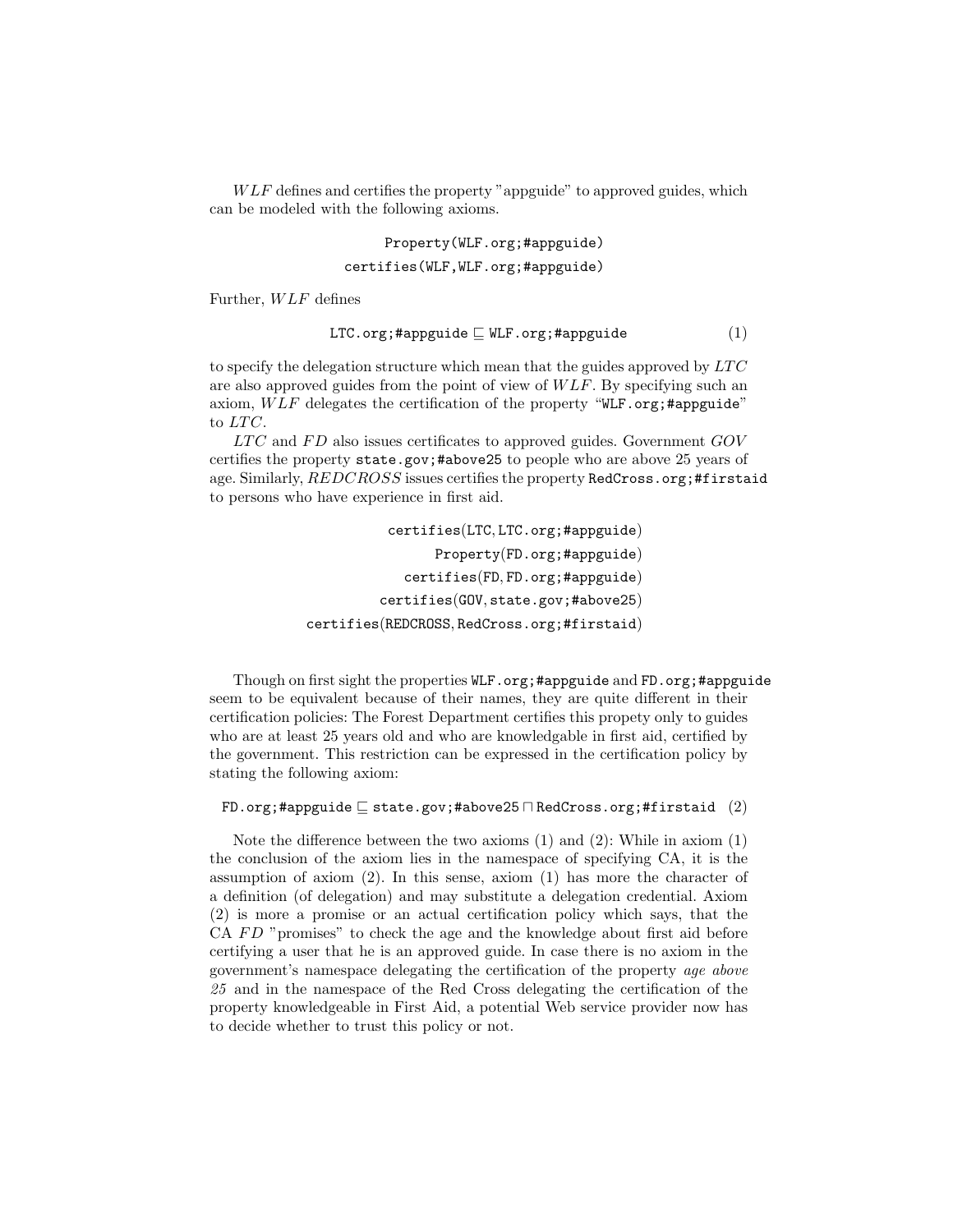## 4 Specification of Access Control Policies

We now turn our attention to Web service providers and consider the problem how they can restrict access to their services. In a capability based setting, access is granted or denied on the basis of certified properties. For a correct specification of the access control policy, a Web service provider faces the following two problems: (1) he must understand the meaning of credentials and certified properties and (2) he must trust the issuers of credentials. A Web service provider can understand the meaning of the credentials issued by a certification authority from the description of the properties that the certification authority certifies. On the basis of the description of the properties that a certification authority possesses, a Web service provider can build his trust in the certification authority.

We now show how a Web service provider can make use of certification policies as introduced in section 3 while (1) specifying the access control policy for his service and (2) *verifying* the eligibility for access of a particular user.

Specifying Access Control Policies An access control policy for a Web service w is a set of *authorization terms*  $(p, w, f)$ . Each authorization term has the intuitive meaning that a user being able to prove property  $p$  is granted access to functionality f of Web service w. The tuple  $\langle w, f \rangle$  is called an *interface*, the set of all interfaces is denoted by I. We define the *expansion*  $exp(p, w, f)$  of an authorization term to be the set  $\{(s, w, f) |$  subject s can prove to have property  $p\}$ and the expansion  $exp(\Pi)$  of a policy  $\Pi$  to be the union of the expansions of elements of  $\Pi$ . An authorization term can be defined with DL axioms as follows:

AuthorizationTerm  $\sqsubseteq \top \sqcap \exists \text{subject.ca-Property}$ ∃object.WebService u ∃authorization.WebServiceFunctionality

An approach for specifying and automatically composing access control policies using a policy algebra [4, 5] has been proposed in [1, 2]. The algebra allows to specify and compute access control policies of composite Web services from those of its component Web services.

Verifying Eligibility of a User When a user requests access by showing his set of certificates the Web service provider must be able to verify the user's eligibility in order to decide whether to grant or to deny access to the user. To verify the eligibility of a user, he checks for each access requirement, whether the shown set of credentials (plus possibly published certification policies and delegation credentials published by relevant CAs) contain a valid certificate chain from some trusted CA to the required property. However, in this process, the service provider also needs to consider the possible revocation of one or more certificates shown by the user. This could either be a certificate directly issued to the user or a certificate in the certificate chain issued to one of the involved CAs. If the CAs publish their certification policies including the delegation credentials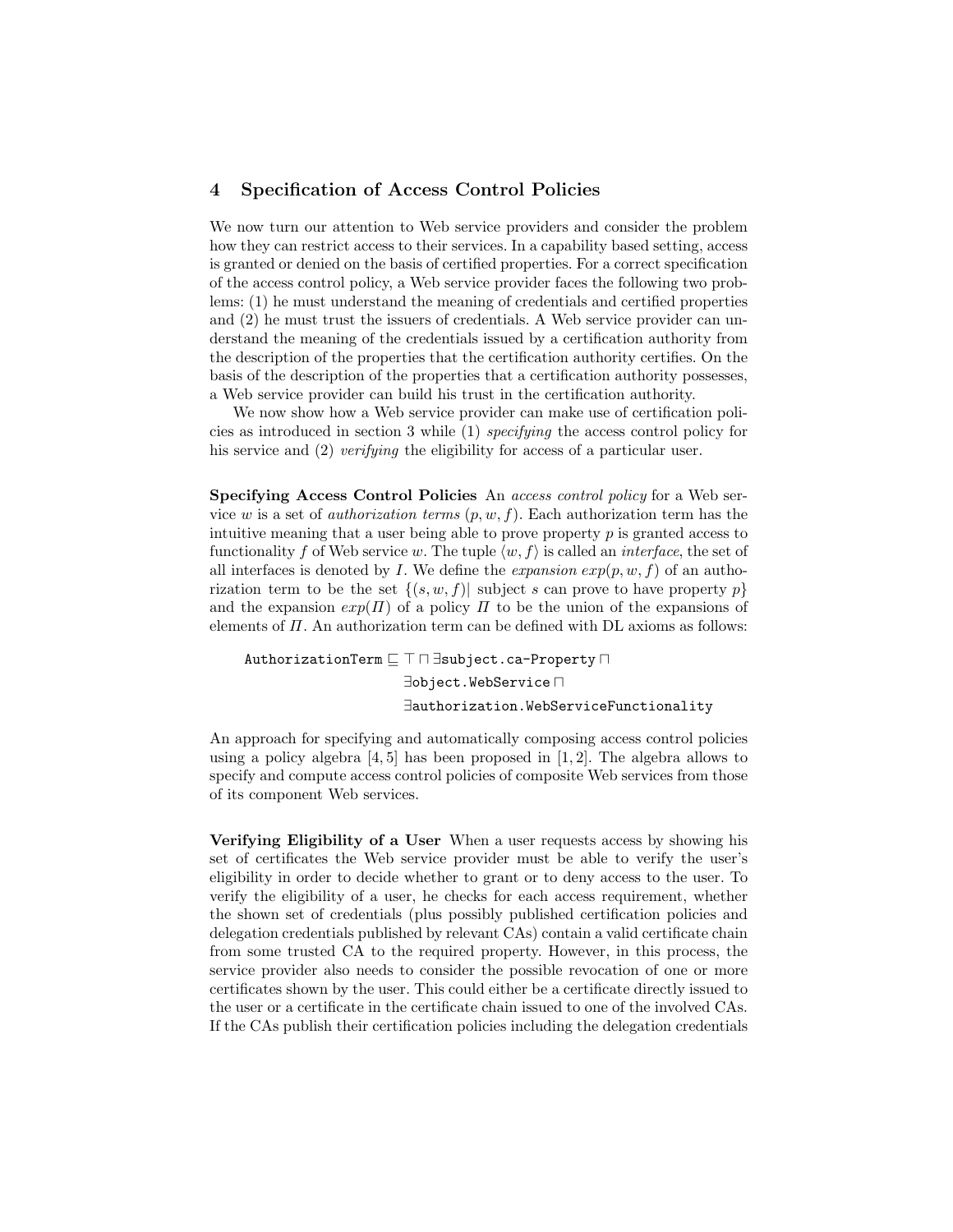issued to them in machine readable form on the web, it might still be possible to automatically find a valid chain that proves the users' eligibility, e.g. via newly stated relationships or other published delegation certificates.

#### 4.1 Access Control Policy - Example

Let us now consider our running example again to illustrate how a Web service provider can specify an access control policy using the knowledge he gains from the certification policies of the certification authorities.

The outdoor shop *OutShop* offers a registration service for approved trekking guides. For the registration they have the following access condition: Each trekking guide must be approved by either the Forest department FD or by the wildlife foundation WLF, must at least 25 years old and must be knowledgeable in first aid. This leads to the following access control policy:

 $ACP(P) := \{(WLF, \text{OS.edu}, \text{trecking guide}), (FD, \text{OS.edu}, \text{trecking guide})\}$ 

where  $WLF$  and  $FS$  are defined as follows:

 $WLF \equiv \texttt{WLF.org};\texttt{\#appguide} \sqcap \texttt{state.gov};\texttt{\#above25} \sqcap \texttt{RedCross.org};\texttt{\#firstaid}$  $FD \equiv FD$ .org;#appguide  $\Box$  state.gov;#above25  $\Box$  RedCross.org;#firstaid

From the certification policy, the Web service provider can infer that whoever has the property FD.org;#appguide also has the properties state.gov;#above25 and RedCross.org;#firstaid. At the time of specification of the policy, it allows him to relax the policy and thus reduce the number of certificates, a potential user has to present:

 $ACP(P) := \{(WLF, OS.\)$ edu, trecking guide),  $(FD, OS.\)$ edu, trecking guide)}

with  $FS$  being defined as

#### $FD' \equiv FD.org$ ;#appguide.

At the time of verification it allows the Web service provider to verify, that a user, who has presented "only" a valid chain for FD.org;#appguide is still eligible for the registration.

#### 5 Users

We now turn our attention to the third logical role, namely users. Users are mainly interested in accessing Web services. In case of secure semantic Web services, which is our main concern in this paper, any Web service discovery component must consider the user's certificates as well as the access control policies of Web services. Syntactical certificates description schemas, such as X509, KeyNote or SPKI/SDSI certificates make it difficult for a client side discovery component to perform matching based on functional as well as security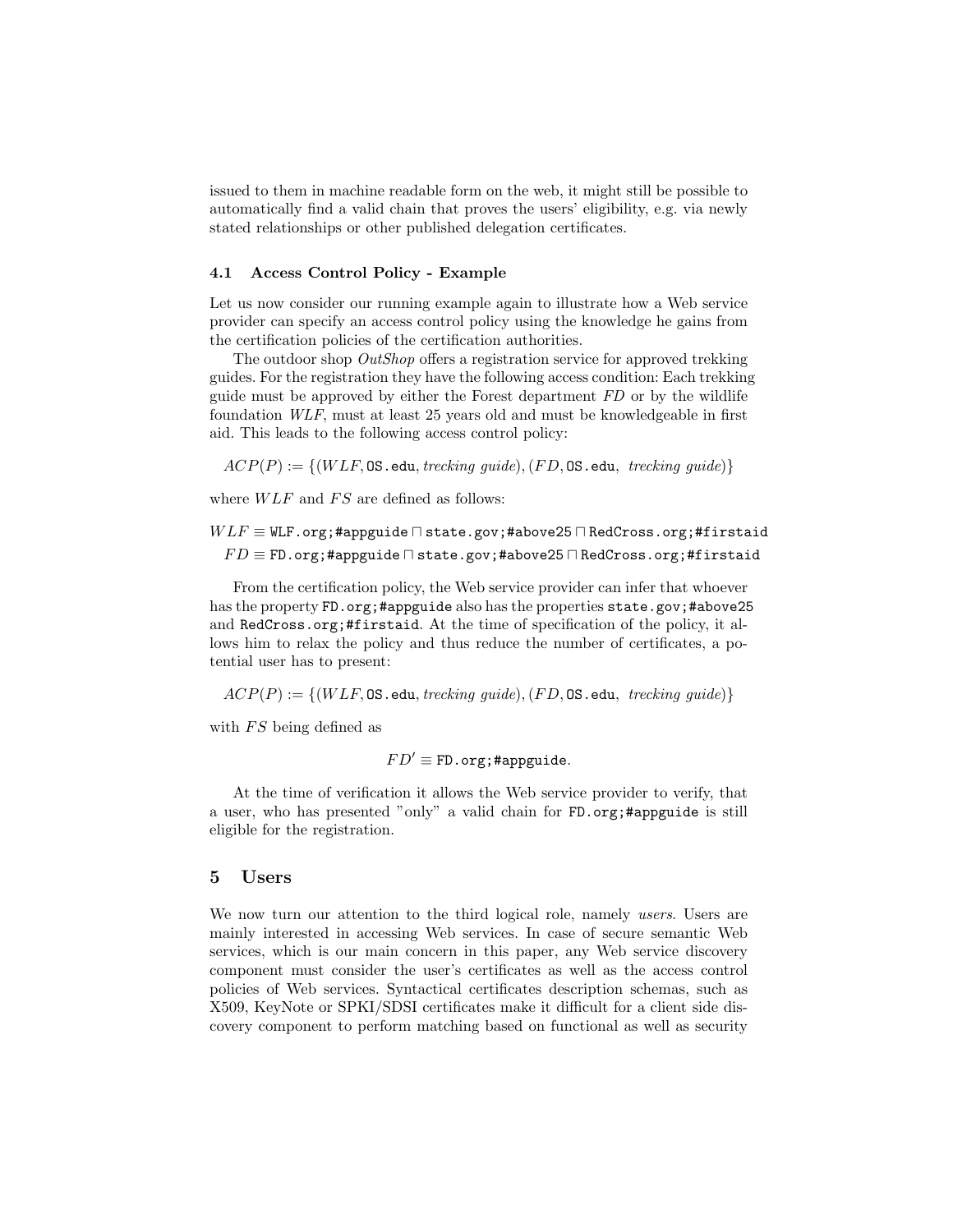aspects, because such a discovery component can not know the meaning of the certificates that the user has and hence can not know which properties has been certified to the user.

In our setting, an end user possesses a set of certificates meta-data about each certificate. The meta-data contains information about the properties that a certificate actually certifies and hence describes the semantics of the certificate. Note, that in many cases, a certificate certifies more than one property. The end users (1) have their goals in mind and want to discover and compose Web services,  $(2)$  want to access Web services that offer required functionality,  $(3)$ have certain properties certified to them and can use the certificates to prove their eligibility if access to a Web service is restricted.

#### 5.1 Example

Consider an end user, who is an experienced wildlife and trekking guide and holds a certificate certifying him the property LTC.org;#appguide. The user wishes to register himself as an approved trekking guide in the Outdoor Shop OutShop.

In our example, the set of Web service descriptions that our end user obtains from an appropriate discovery component will contain the description of the Web service  $OutShop$ , since the matching software can infer from the certification policy of the wildlife foundation  $WLF$  that LTC.org;#appguide is subset of WLF.org;#appguide and hence a user possessing the property LTC.org;#appguide has access to the Web service OutShop.

Now, our end user wants to register as a approved trekking guide. He finds out, that this functionality is accessible only for approved guides from the forest department  $FD$  and from the Wildlife foundation  $WLF$ , that are above 25 years old and are knowledgeable in first aid. By looking at the certification policies of  $WLF$  and  $FD$  he finds out automatically, that  $WLF$  has delegated the certification of property *app quide* to the local trekking club  $T LC$ , which means, that it will be enough to hold the certificate LTC.org;#appguide rather then the certificate WLF.org;#appguide.

## 6 Related Work

In the area of service oriented computing there are already several approaches for declaratively modeling the user's objectives; mainly in terms of policies. On the one hand, there are XML-based approaches, like WS-Security, XACML, EPAL, etc. These approaches allow to model constraints about domain-specific attributes of a service. XACML has been approved by OASIS and that promises to standardize policy management and access decisions. However, XACML focusses more on technical issues and addresses how the access control can be enforced. EPAL and XACML specifications greatly overlap and do very similar things in slightly different ways. As a consequence, the user has to learn the different approaches and work with different policy tools. Furthermore, it is not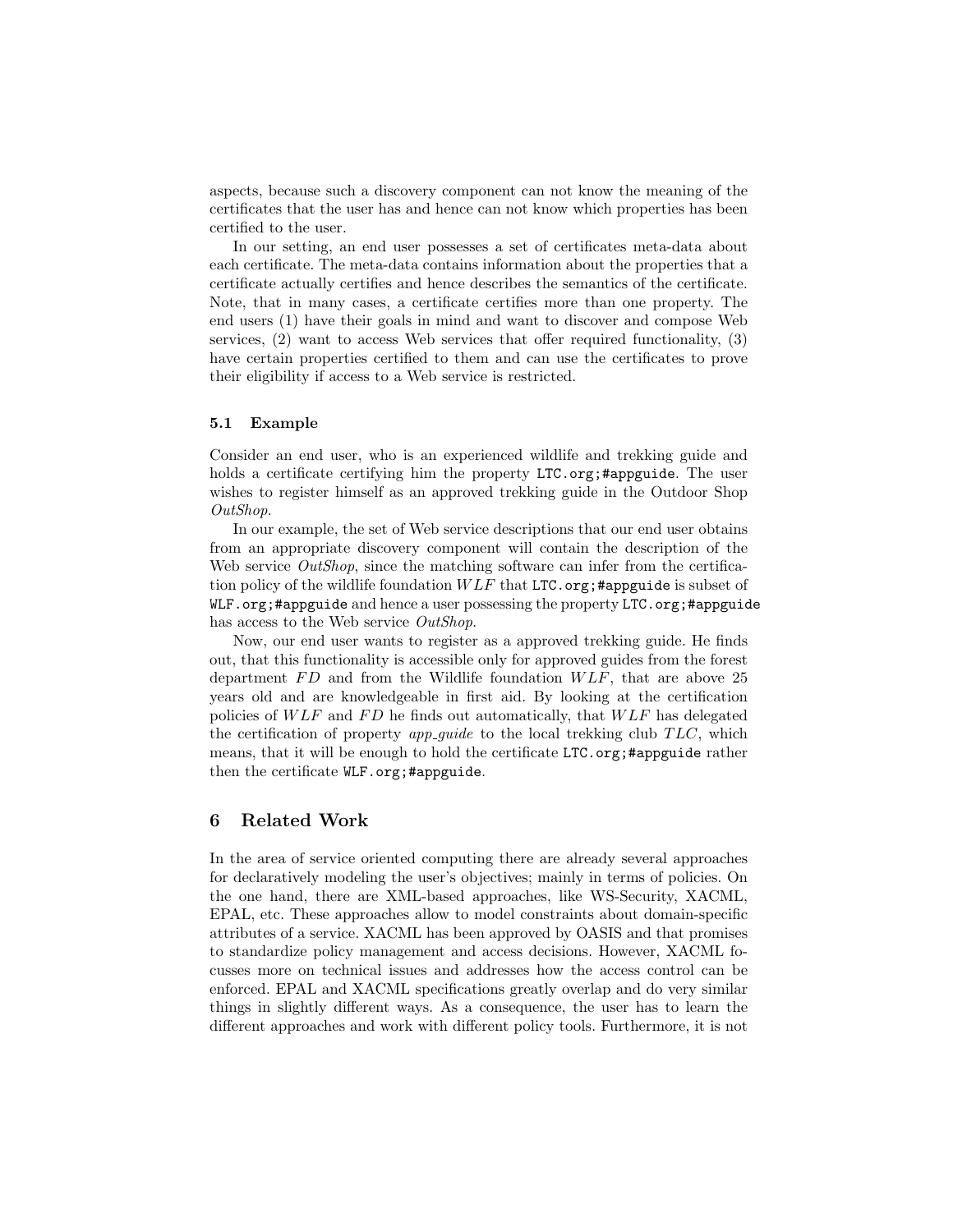possible to specify a policy that combines privacy and communication security concerns such as: send sensitive content over secured lines only. WS-Policy introduces a logic framework that allows domain-specific policy assertions to be plugged in. Nevertheless, the supported assertions are very simplistic in nature and still require the respective native policy interpreters. The major disadvantage of XML is that the semantics is contained implicity in the expressions. Meaning arises only from the shared understanding derived from human consensus. This leads to extra manual work for software engineers and could easily result in fragmentation.

Security-related ontologies to markup DAML-S [6] elements such as input and output parameters with respect to their security characteristics, such as encryption and digital signatures have been developed in [7, 8]. [9] gives an short introduction to Rei, case studies, use cases and open issues. However, the mechanism described in the paper requires clients to send their privacy policies and permissions to a Web service provider, which is not always wishful. Nevertheless, the authors identify the enforcement problem as an open issue. [10] introduces an enforcement architecture based on a policy engine and the policy enforcement mechanism for pervasive environments. The policy engine reasons over policies described in Rei and uses Prolog for its reasoning engine. [11] discusses the policy language Rei in more detail. However, neither [10] nor [11] provide Rei's mapping to Prolog. So, it is not clear what the policy engine acutally does. Since Rei requires a special reasoner, it is not clear, what is the added value of Rei as compared to XML based approaches except that it is more expressive.

Our work is complementary to the existing approaches as it also addresses the need of machine understandable specification of certification policies that are specified by the certification authorities. It also presents how Web services providers can use such semantically-rich specifications for defining their access control policies. Consequently, our paper covers a broader spectrum and also shows the added value of specifications with formal semantics within the context of access control. We also address the issue of enforcement which can not be ignored while dealing with security related aspects. Finally, our approach is completely based on description logics which is the formalism behind the W3C standard OWL (Web Ontology Language). Consequently, we do not require the users and providers of semantic Web services to install a special reasoner.

## 7 Conclusion

In a capability based access control system a Web service provider specifies the access requirements for his service in terms of required properties. For gaining access, users have to prove that they satisfy these properties. To do so, they need to present certificate chains that prove a delegation chain from a trusted certification authority to the required property.

This approach faces several problems: revocation of certificates is still a controversial issue since the semantics is not fully clear in presence of delegation. The second problem is that one cannot always assume the existence of a "trusted"